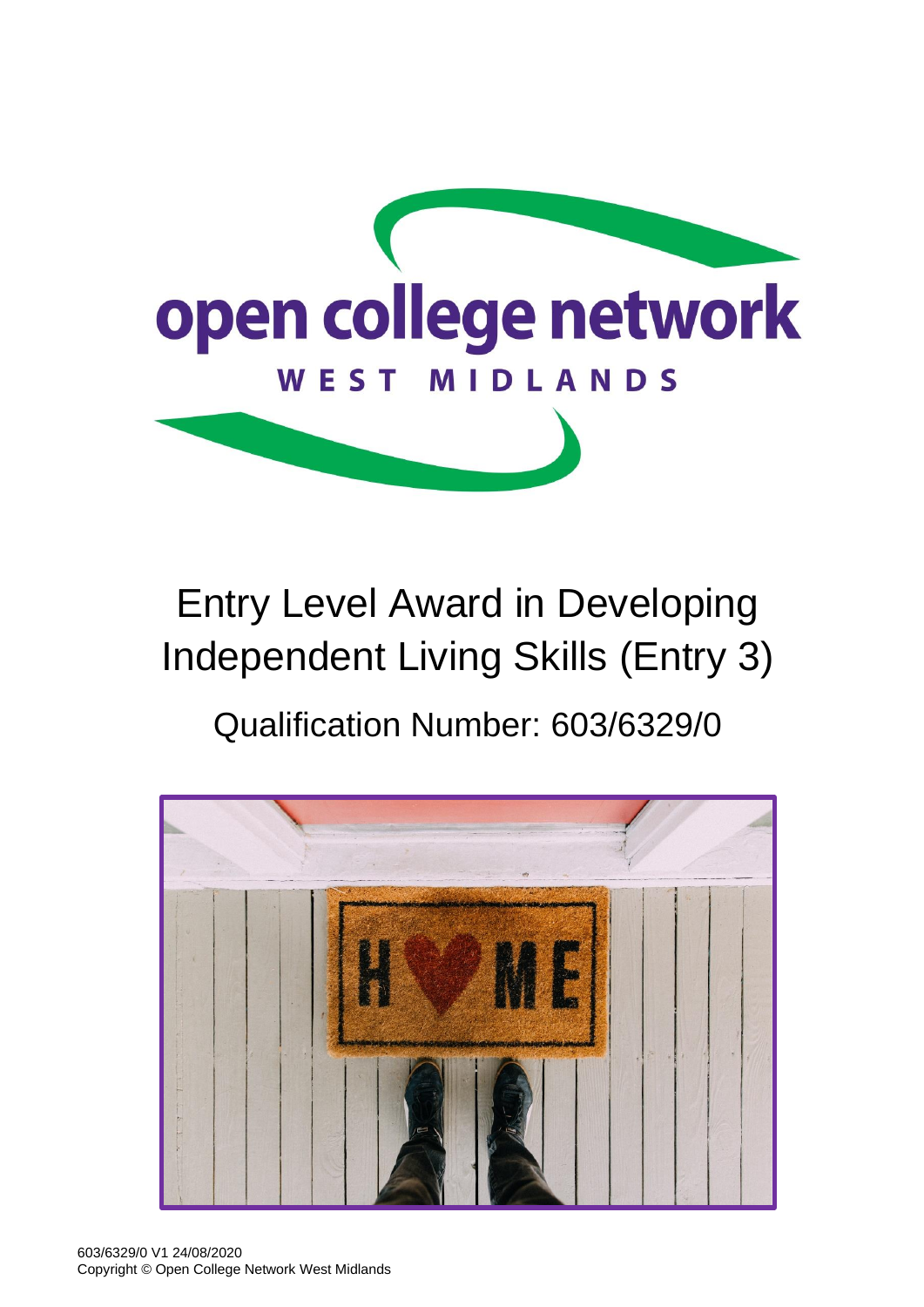

#### **Mission Statement**

We recognise achievement and support learning transforming the lives of individuals and communities.

### **Our Vision**

To be the best we can be.

### **Our Values**

- **Integrity** committed to ethical and sustainable business practices;
- **Clarity** a clear qualification offer supported by transparent processes;
- **Collaboration** working with customers and other stakeholders;
- **Aspiration** supporting individuals to fulfil their potential and progress;
- **Excellence** committed to high quality;
- **Innovation** creating opportunities for learners, employers and communities;
- **Inclusion** celebrating diversity and respecting individuality.

# **[www.opencollnet.org.](http://www.ocnwmr.org.uk/)uk**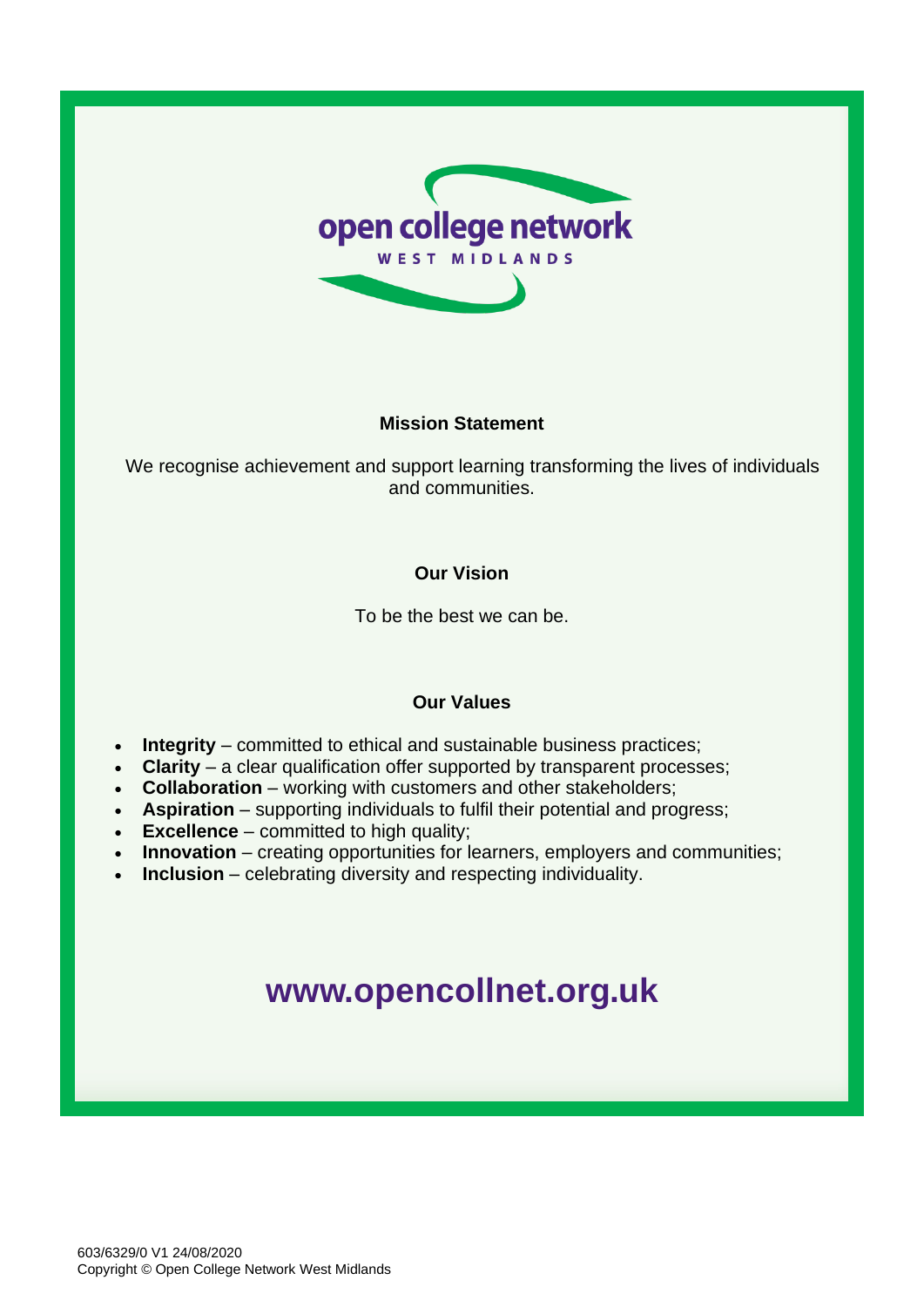# **Qualification summary – key facts**

| Title:                           | Open College Network West Midlands Entry Level Award in<br>Developing Independent Living Skills (Entry 3)                                                                                                                                                                                                                                                                                                                                                                                                                                                                                                                                                                                                                                                                                                                                           |
|----------------------------------|-----------------------------------------------------------------------------------------------------------------------------------------------------------------------------------------------------------------------------------------------------------------------------------------------------------------------------------------------------------------------------------------------------------------------------------------------------------------------------------------------------------------------------------------------------------------------------------------------------------------------------------------------------------------------------------------------------------------------------------------------------------------------------------------------------------------------------------------------------|
| <b>Qualification Number:</b>     | 603/6329/0                                                                                                                                                                                                                                                                                                                                                                                                                                                                                                                                                                                                                                                                                                                                                                                                                                          |
| Level:                           | Entry Level (Entry 3)                                                                                                                                                                                                                                                                                                                                                                                                                                                                                                                                                                                                                                                                                                                                                                                                                               |
| <b>Credit Value:</b>             | 6 credits                                                                                                                                                                                                                                                                                                                                                                                                                                                                                                                                                                                                                                                                                                                                                                                                                                           |
| <b>Guided Learning Hours:</b>    | 41 hours                                                                                                                                                                                                                                                                                                                                                                                                                                                                                                                                                                                                                                                                                                                                                                                                                                            |
| <b>Total Qualification Time:</b> | 60 hours                                                                                                                                                                                                                                                                                                                                                                                                                                                                                                                                                                                                                                                                                                                                                                                                                                            |
| <b>Qualification Objective:</b>  | The Open College Network West Midlands Entry Level<br>Award in Developing Independent Living Skills (Entry 3)<br>addresses the needs of learners working at Entry Level or<br>with English as an Additional Language. It is designed<br>especially for those who are new to living independently<br>and have additional support needs such as Asylum<br>Seekers, Refugees, people who have been homeless and<br>young people leaving Care. It was created to meet the<br>needs of Unaccompanied Asylum Seeker Children living in<br>supported housing and as such may be useful to the Social<br>Housing or Care Sectors. This qualification offers<br>transferable social and life skills, facilitates improved life<br>chances and enables learners to take advantage of relevant<br>education required for living and work within the community. |
| <b>Progression Routes:</b>       | Learners can progress to qualifications at the next Level,<br>such as Open College Network West Midlands Level 1<br>Award in Skills for Living and Work - 601/7063/3 or Open<br>College Network West Midlands Level 1 Award in<br>Developing Skills for Employment - 600/9136/8.                                                                                                                                                                                                                                                                                                                                                                                                                                                                                                                                                                    |
| <b>Entry requirements:</b>       | Learners must be 14 years of age or above. There are no<br>other entry requirements.                                                                                                                                                                                                                                                                                                                                                                                                                                                                                                                                                                                                                                                                                                                                                                |
| <b>Assessment method(s):</b>     | Portfolio of evidence                                                                                                                                                                                                                                                                                                                                                                                                                                                                                                                                                                                                                                                                                                                                                                                                                               |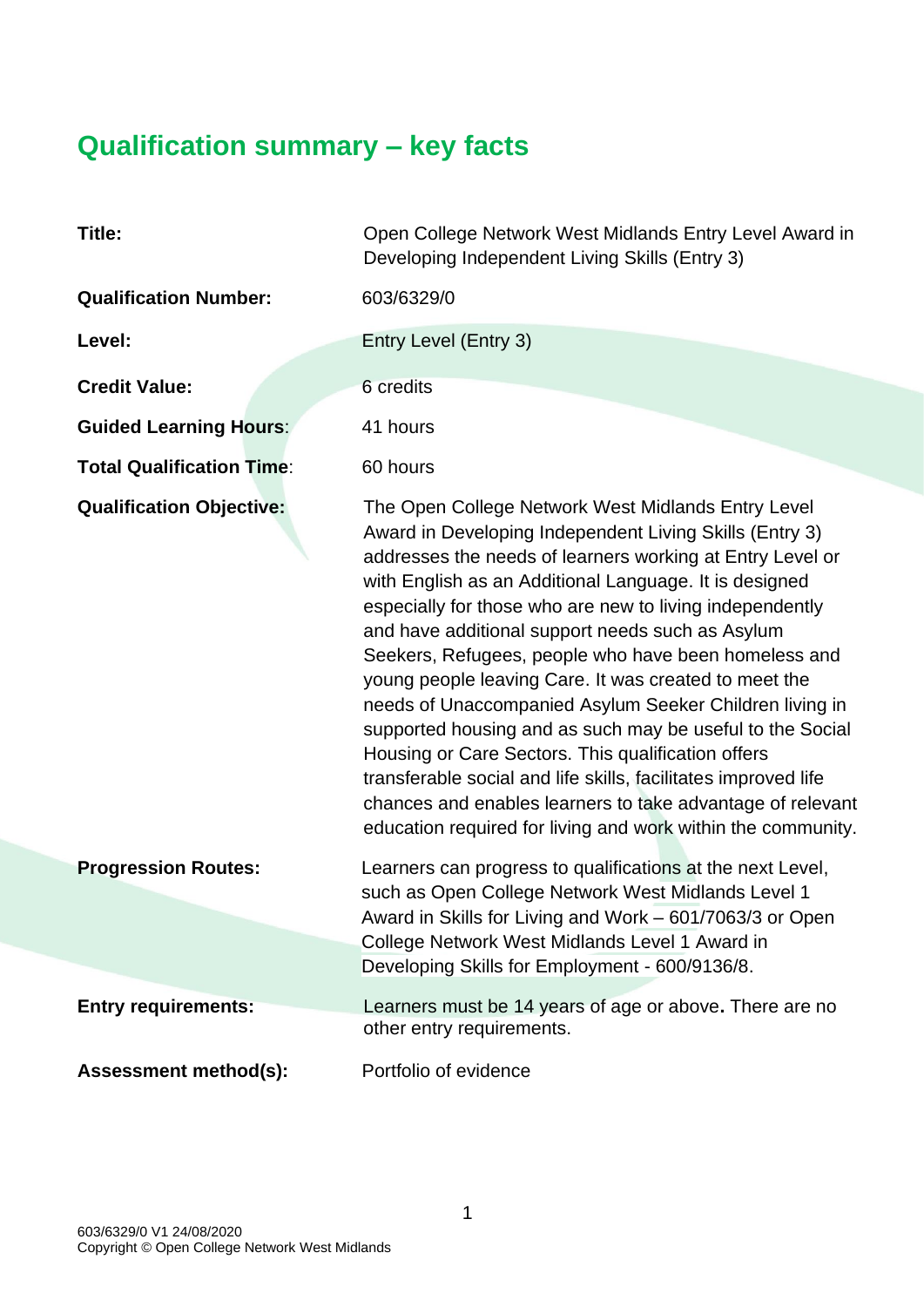## **How is the qualification assessed?**

The assessment process is as follows:

#### **Internal Assessment by Portfolio of Evidence**

Where the assessment method for the qualification is by internally set assessments (Portfolio of Evidence), then centres are free to devise their own assessments for the qualification/unit.

- ⚫ All assessments should be designed in such a way as to minimise the requirement for Reasonable Adjustments to be made.
- ⚫ Centre devised assessments must allow learners to meet all of the requirements of the assessment criteria for each unit. Assessments must not require learners to produce evidence above and beyond that stipulated in the Assessment Criteria.
- ⚫ Centres must then have these assessments approved by their IQA.

When devising assessments, centres may choose from a range of assessment methods but where assessment guidance is provided within a unit this must be adhered to unless otherwise agreed with the External Quality Assurer (EQA).

Assessment methods must be valid, fair, reliable and safe leading to authentic, sufficient and current evidence produced by the candidate.

Holistic assessment is good practice wherever possible and permitted by the assessment strategy for the qualification if this exists.

Further guidance on assessment can be found in the *[Centre Handbook](http://www.opencollnet.org.uk/centres/assessment-and-evidence?search=)* and the *[Assessment](http://www.opencollnet.org.uk/centres/assessment-and-evidence?search=)  [Methods](http://www.opencollnet.org.uk/centres/assessment-and-evidence?search=)* publication. These provide guidance on the range of assessment methods available and the types of evidence appropriate for each.

Other guidance and sample documentation is available to recognised centres covering: planning assessment; recording achievement; planning, carrying out and documenting IQA.

### **Reasonable Adjustment and Special Considerations**

Reasonable adjustments and Special Considerations are available for all assessments, irrespective of whether they are internally or externally set.

Where a learner or group of learners may not be able to access the assessment without Reasonable Adjustments, centres should ensure that they apply in good time for relevant reasonable adjustments to be made, using the Open College Network West Midlands *[Reasonable Adjustments and Special Considerations Policy](http://www.opencollnet.org.uk/centres/policies-and-procedures?search=)* which gives clear guidance on the reasonable adjustments and arrangements that can be made to take account of disability or learning difficulty without compromising the achievement of the assessment criteria.

#### **Standardisation**

Standardisation is a process that promotes consistency in the understanding and application of assessment practice. Full details on Open College Network West Midlands standardisation practices can be found in our *[Centre Handbook](http://www.opencollnet.org.uk/centres/assessment-and-evidence)*.

Outcomes from standardisation events will be disseminated to Centres by Open College Network West Midlands.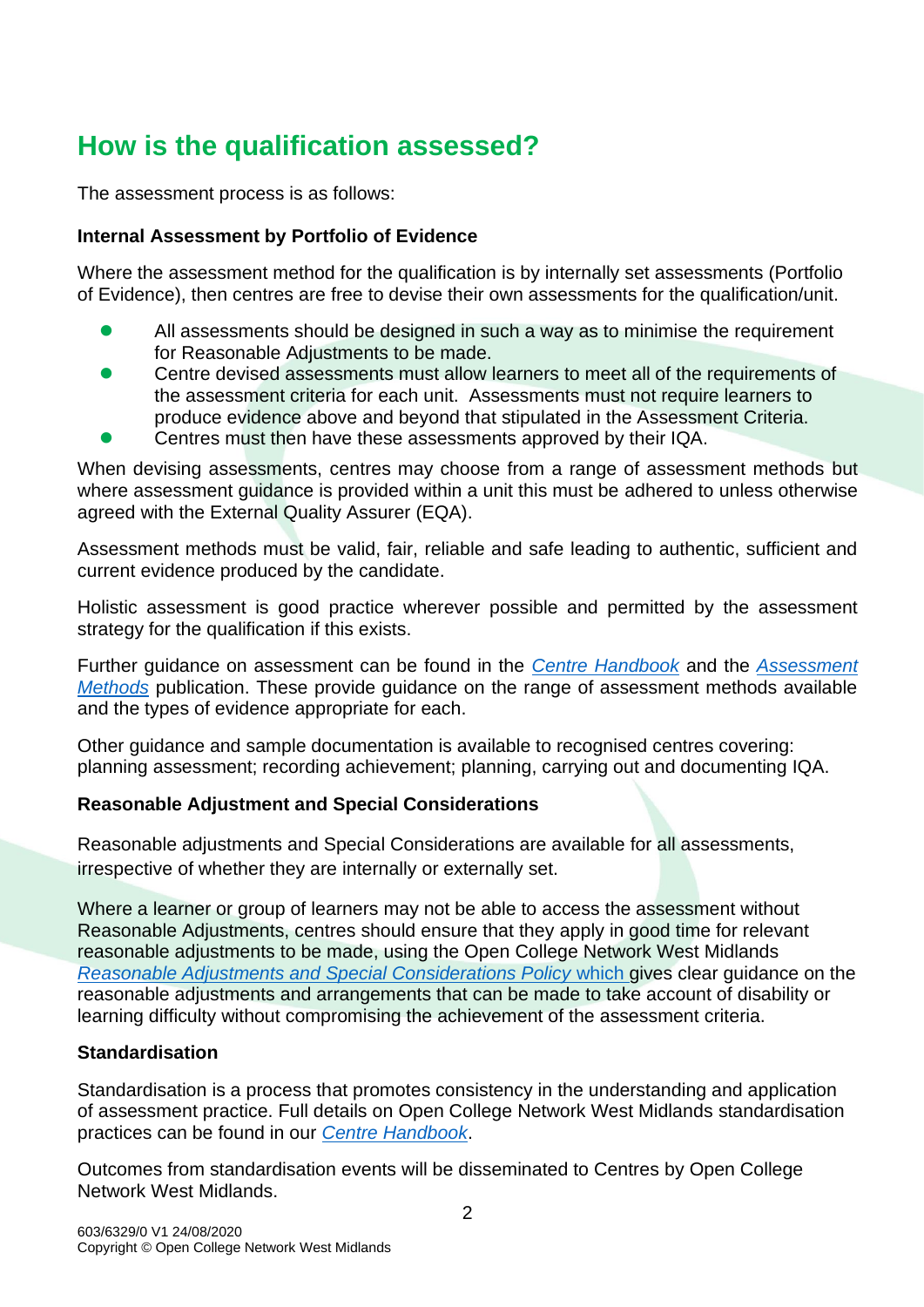## **Qualification size**

### **About the RQF**

The Regulated Qualifications Framework (RQF) provides a single, simple system for cataloguing all qualifications regulated by Ofqual. Qualifications are indexed by their level and size.

Levels indicate the difficulty and complexity of the knowledge and skills associated with any qualification. There are eight levels supported by three "entry levels".

Size refers to the estimated total amount of time it could typically take to study and be assessed for a qualification. Size is expressed in term of Total Qualification Time (TQT). The part of the TQT spent being taught or supervised is known as Guided Learning Hours (GLH).

### **Guided Learning Hours (GLH)**

GLH are defined as the time a learner spends being taught or instructed by – or otherwise participating in education or training under the immediate guidance or supervision of – a lecturer, supervisor, tutor or other appropriate provider of education or training. This includes guidance or supervision time:

- a) With the simultaneous physical presence of the learner and that person, or
- b) Remotely by means of simultaneous electronic communication.

It does not include the number of hours a learner spends in preparation, study or any other form of participation in education or training, including assessment, which takes place as directed by – but not under the immediate guidance or supervision of – a lecturer, supervisor, tutor or other appropriate provider of education or training.

### **Total Qualification Time (TQT)**

TQT is comprised of the following two elements:

- a) The number of hours which an awarding organisation has assigned to a qualification for Guided Learning, and
- b) An estimate of the number of hours a learner will reasonably be likely to spend in preparation, study or other form of participation in education or training, including assessment, which takes place as directed by – but unlike Guided Learning, not under the immediate guidance or supervision of – a lecturer, supervisor, tutor or other appropriate provider of education or training.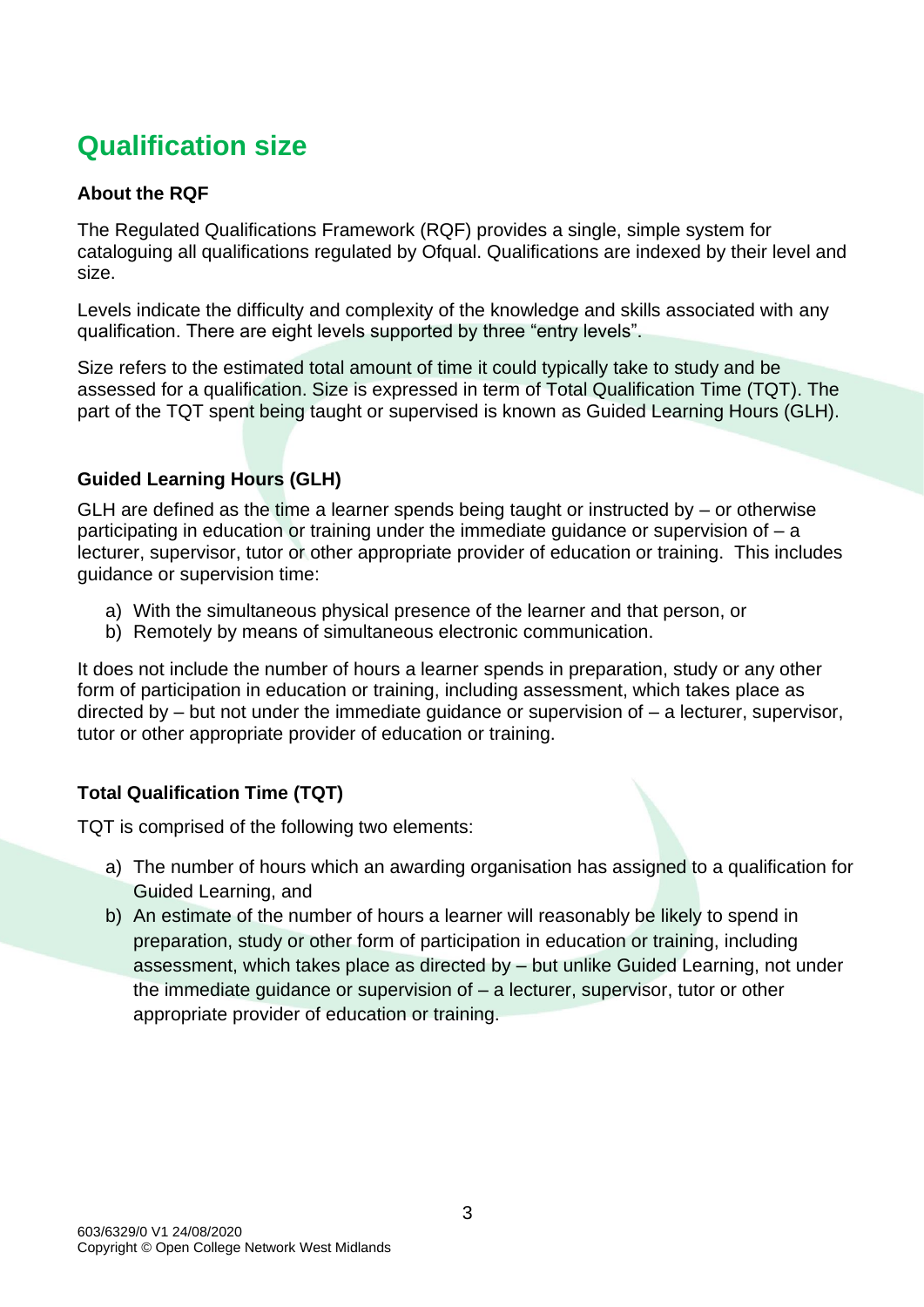## **Rules of Combination and level for this qualification**

In order to achieve the Entry Level Award in Developing Independent Living Skills (Entry 3) learners must achieve **6** credits overall, including the 3 credits from Mandatory Group A.

To achieve a specific pathway, learners will also need to achieve the 3 credits from the relevant group for that pathway (Mandatory Groups B - D).

To achieve a generic qualification, learners must achieve the 3 credits from Mandatory Group A and a further 3 credits from Optional Group E.

Additional credits from Optional Group E can be taken with any pathway to enhance learning but they would not count towards the qualification.

#### **Mandatory Group A**

| <b>Title</b>                                   | Level          | <b>Credit</b> | <b>GLH</b> | <b>TQT</b> | <b>Unit code</b> | Unit reference<br>number |
|------------------------------------------------|----------------|---------------|------------|------------|------------------|--------------------------|
| <b>Making a Home</b>                           | E <sub>3</sub> |               | 9          | 10         | HD8/E3/NQ/032    | K/618/0605               |
| <b>Positive Mental Health</b>                  | E <sub>3</sub> |               | 6          | 10         | HB3/E3/NQ/001    | R/618/0629               |
| Self-care and<br><b>Accessing Medical Care</b> | E <sub>3</sub> |               | 6          | 10         | HJ1/E3/NQ/035    | H/618/0635               |

#### **Mandatory Group B; Refugee/Asylum Seeker Pathway**

| <b>Title</b>                                                                 | <b>Level</b>   | <b>Credit</b> | <b>GLH</b> | <b>TQT</b> | Unit code            | Unit reference<br>number |
|------------------------------------------------------------------------------|----------------|---------------|------------|------------|----------------------|--------------------------|
| <b>Individual Rights and</b><br><b>Responsibilities in</b><br><b>Society</b> | E <sub>3</sub> | $\mathbf 1$   | 9          | 10         | <b>HE4/E3/NQ/007</b> | Y/618/0602               |
| <b>UK Law and Asylum</b><br><b>Claims</b>                                    | E <sub>3</sub> | $\mathbf 1$   | 5          | 10         | EC5/E3/NQ/001        | Y/618/0633               |
| Understanding<br><b>Exploitation</b>                                         | E <sub>3</sub> | 1             | 6          | 10         | PA9/E3/NQ/003        | D/618/0634               |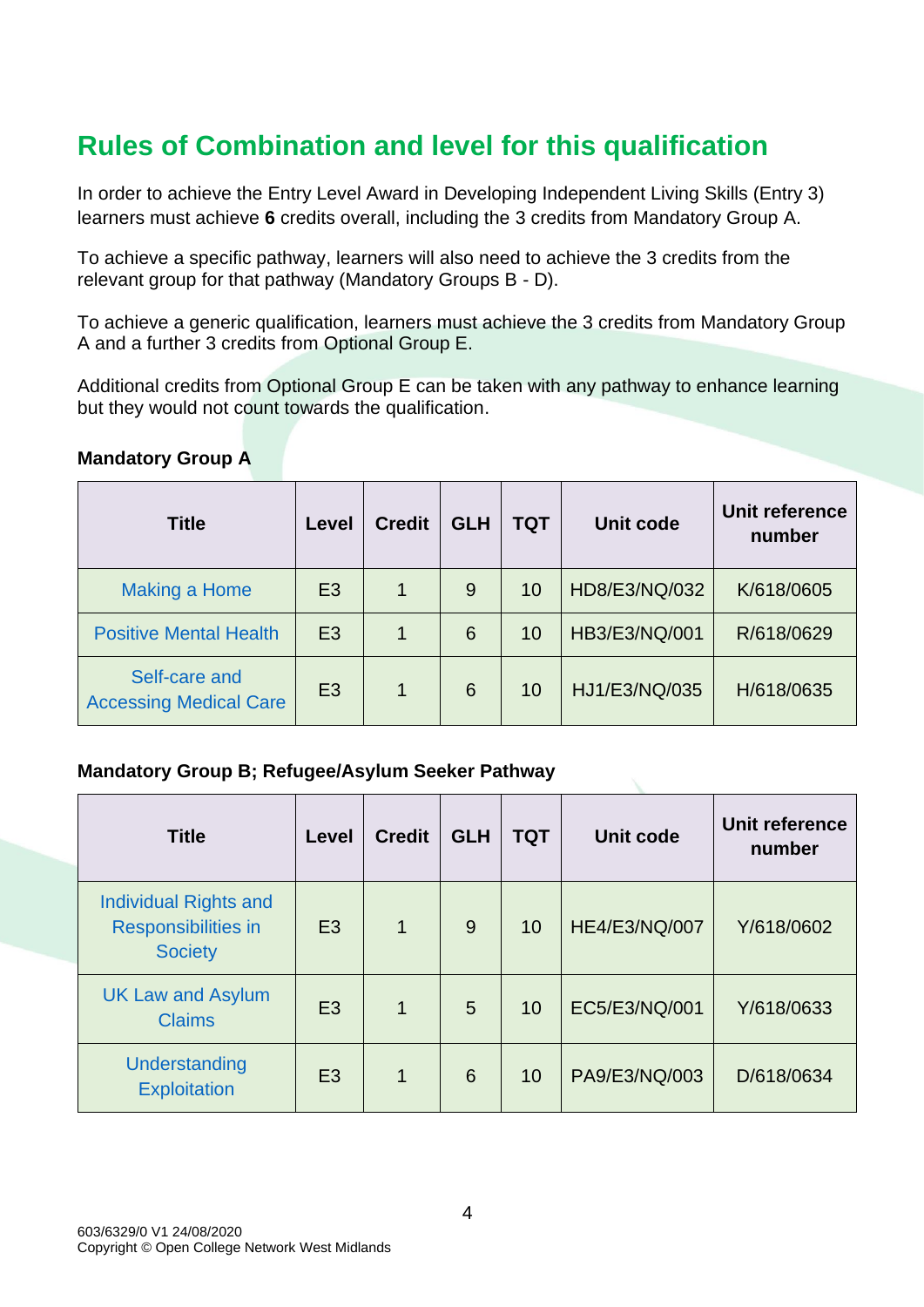### **Mandatory Group C; Care Leaver Pathway**

| <b>Title</b>                                    | Level          | <b>Credit</b> | <b>GLH</b> | <b>TQT</b> | <b>Unit code</b> | Unit reference<br>number |
|-------------------------------------------------|----------------|---------------|------------|------------|------------------|--------------------------|
| <b>Healthy and Safe</b><br><b>Relationships</b> | E <sub>3</sub> | 1             | 6          | 10         | HB7/E3/NQ/018    | D/618/0598               |
| <b>Healthy Lifestyles</b>                       | E <sub>3</sub> | 1             | 9          | 10         | HJ1/E3/NQ/033    | L/618/0600               |
| Responsibilities of a<br><b>Tenant</b>          | E <sub>3</sub> | 1             | 10         | 10         | HD8/E3/NQ/016    | J/506/6231               |

### **Mandatory Group D; Homeless Person Pathway**

| <b>Title</b>                           | Level          | <b>Credit</b> | <b>GLH</b> | <b>TQT</b> | <b>Unit code</b> | Unit reference<br>number |
|----------------------------------------|----------------|---------------|------------|------------|------------------|--------------------------|
| <b>Healthy Lifestyles</b>              | E <sub>3</sub> | 1             | 9          | 10         | HJ1/E3/NQ/033    | L/618/0600               |
| <b>Personal Safety</b>                 | E <sub>3</sub> |               | 9          | 10         | HB5/E3/NQ/007    | A/618/0608               |
| Responsibilities of a<br><b>Tenant</b> | E <sub>3</sub> | 1             | 10         | 10         | HD8/E3/NQ/016    | J/506/6231               |

### **Optional Group E**

| <b>Title</b>                                   | Level          | <b>Credit</b>  | <b>GLH</b> | <b>TQT</b> | <b>Unit code</b> | Unit reference<br>number |
|------------------------------------------------|----------------|----------------|------------|------------|------------------|--------------------------|
| <b>Budgeting</b>                               | E <sub>3</sub> | 1              | 10         | 10         | HE1/E3/NQ/004    | T/506/9691               |
| Community                                      | E <sub>3</sub> | $\overline{1}$ | 9          | 10         | PR3/E3/NQ/002    | T/618/0591               |
| <b>CVs and Covering</b><br><b>Letters</b>      | E <sub>3</sub> | 1              | 9          | 10         | HC6/E3/NQ/013    | A/618/0592               |
| Drugs, Solvents,<br><b>Alcohol and Tobacco</b> | E <sub>3</sub> | $\overline{1}$ | 9          | 10         | PA9/E3/NQ/001    | F/618/0593               |
| <b>Eating Disorders</b>                        | E <sub>3</sub> | 1              | 9          | 10         | HH5/E3/NQ/001    | J/618/0594               |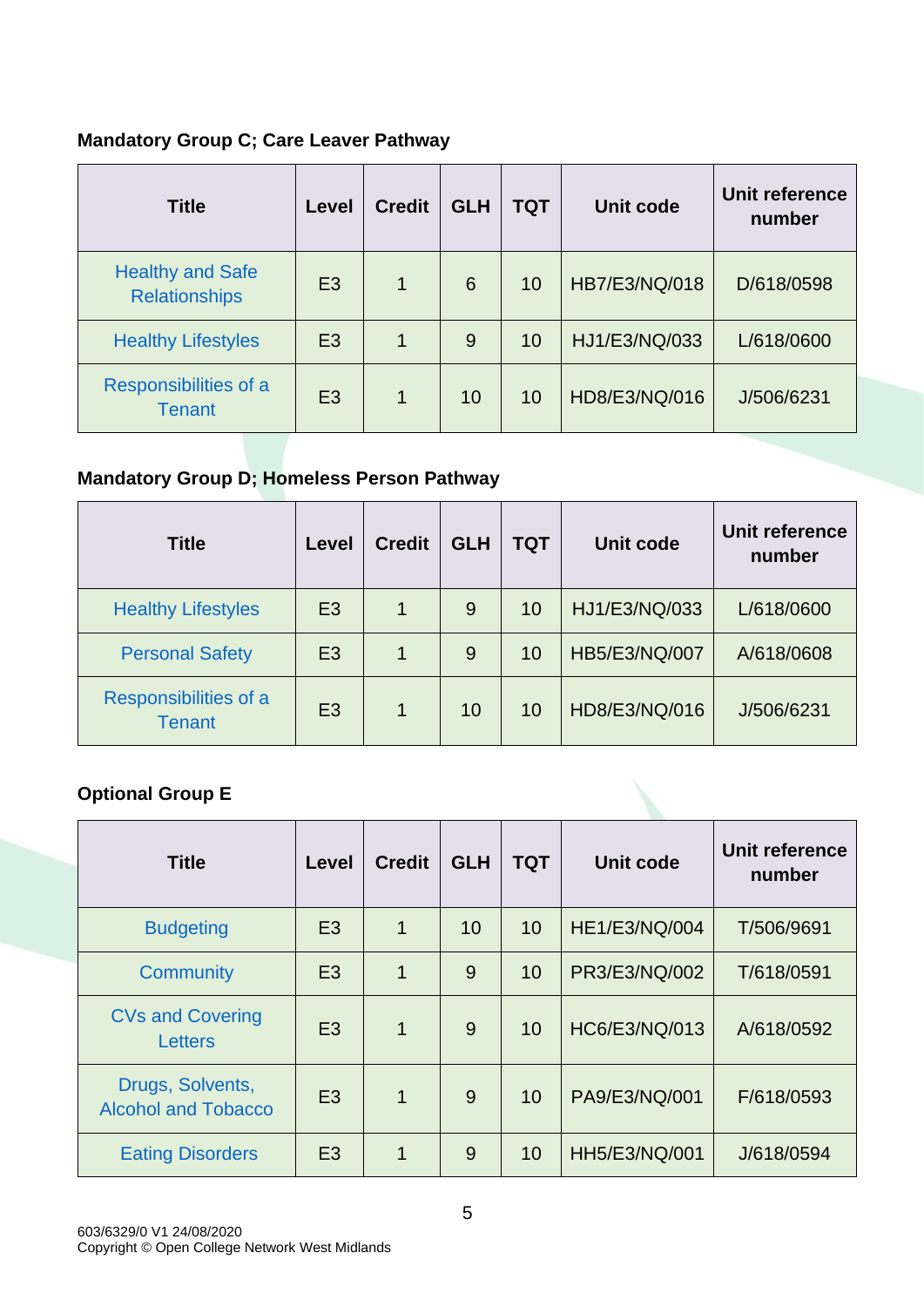| <b>Food and Nutrition</b>                                                    | E <sub>3</sub> | $\mathbf{1}$ | 9  | 10 | NH1/E3/NQ/001 | R/618/0596 |
|------------------------------------------------------------------------------|----------------|--------------|----|----|---------------|------------|
| <b>Healthy and Safe</b><br><b>Relationships</b>                              | E <sub>3</sub> | 1            | 6  | 10 | HB7/E3/NQ/018 | D/618/0598 |
| <b>Healthy Lifestyles</b>                                                    | E <sub>3</sub> | 1            | 9  | 10 | HJ1/E3/NQ/033 | L/618/0600 |
| <b>Individual Rights and</b><br><b>Responsibilities in</b><br><b>Society</b> | E <sub>3</sub> | $\mathbf{1}$ | 9  | 10 | HE4/E3/NQ/007 | Y/618/0602 |
| <b>Job Websites and Job</b><br><b>Applications</b>                           | E <sub>3</sub> | 1            | 9  | 10 | HC6/E3/NQ/014 | H/618/0604 |
| Living Safely in a Home                                                      | E <sub>3</sub> | 1            | 10 | 10 | HD8/E3/NQ/013 | F/506/6227 |
| Personal Hygiene and<br><b>Periods</b>                                       | E <sub>3</sub> | 1            | 9  | 10 | HJ1/E3/NQ/034 | T/618/0607 |
| <b>Personal Safety</b>                                                       | E <sub>3</sub> | 1            | 9  | 10 | HB5/E3/NQ/007 | A/618/0608 |
| <b>Practical Mental Health</b><br>Improvement                                | E <sub>3</sub> | $\mathbf{1}$ | 9  | 10 | HB3/E3/NQ/002 | J/618/0630 |
| Pregnancy                                                                    | E <sub>3</sub> | $\mathbf{1}$ | 9  | 10 | HF2/E3/NQ/001 | L/618/0631 |
| <b>Preparing for Interviews</b>                                              | E <sub>3</sub> | 1            | 9  | 10 | HC6/E3/NQ/015 | R/618/0632 |
| Responsibilities of a<br><b>Tenant</b>                                       | E <sub>3</sub> | 1            | 10 | 10 | HD8/E3/NQ/016 | J/506/6231 |
| <b>Sexually Transmitted</b><br><b>Infections</b>                             | E <sub>3</sub> | $\mathbf{1}$ | 9  | 10 | PA9/E3/NQ/002 | K/618/0636 |
| <b>UK Law and Asylum</b><br><b>Claims</b>                                    | E <sub>3</sub> | 1            | 5  | 10 | EC5/E3/NQ/001 | Y/618/0633 |
| Understanding<br><b>Exploitation</b>                                         | E <sub>3</sub> | 1            | 6  | 10 | PA9/E3/NQ/003 | D/618/0634 |
| <b>Understanding Risk</b>                                                    | E <sub>3</sub> | $\mathbf{1}$ | 9  | 10 | PA9/E3/NQ/004 | M/618/0637 |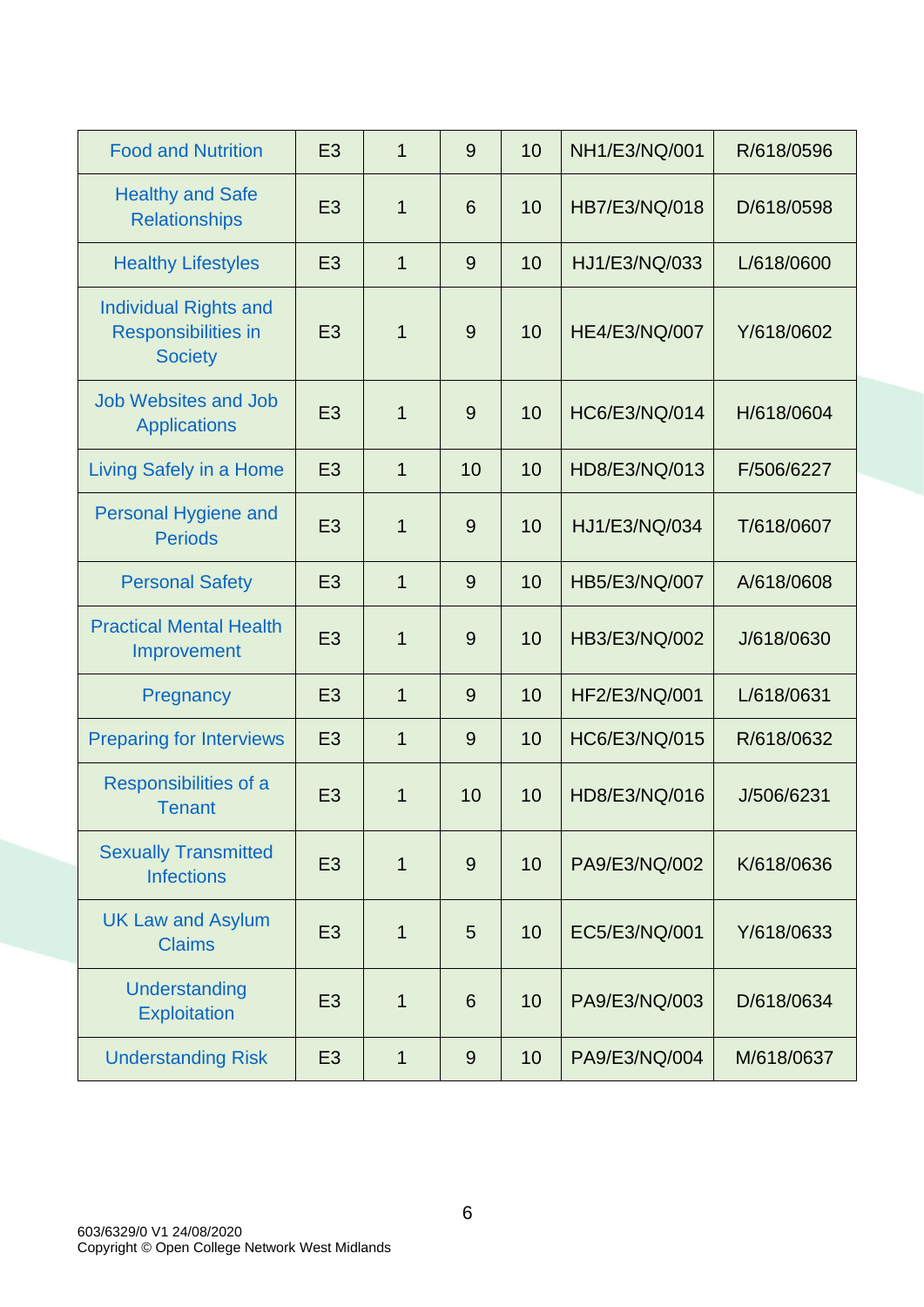### **Level Descriptors**

Units are assigned a level based on current RQF guidance issued by Ofqual.

| Level          | <b>Knowledge Descriptor (the</b><br>holder)                                                                                                                                                                                          | <b>Skills Descriptor (the holder</b><br>$can$ )                                                                                       |
|----------------|--------------------------------------------------------------------------------------------------------------------------------------------------------------------------------------------------------------------------------------|---------------------------------------------------------------------------------------------------------------------------------------|
| <b>Entry 3</b> | Has basic knowledge and<br>understanding to carry out structured<br>tasks and activities in familiar contexts;<br>and knows and understands the steps<br>needed to complete structured tasks<br>and activities in familiar contexts. | Carry out structured tasks and<br>activities in familiar contexts.<br>Be aware of the consequences of<br>actions for self and others. |

*Extracted from 'After the QCF A New Qualification Framework' October 2015*

### **Requirements to deliver the qualification**

To offer this qualification, centres must ensure that tutors hold or are working towards:

- A relevant teaching qualification at Level 3 or above
- Has experience of teaching or assessing qualifications which are relevant to the pathway/s they will be teaching/assessing.
- Relevant recent experience of working with people described in the pathway/s they will be teaching/assessing.

Centres must also ensure that they have in place an Internal Quality Assurance person who:

- Holds or is working towards a Level 4 Award in Internal Quality Assurance of Assessment Processes and Practices or its equivalent
- Has experience of working in or assessing qualifications which are relevant to the pathway/s they will be assessing.
- Is familiar with the assessment requirements of the qualification for which they are the Internal Quality Assurer

### **To gain approval to offer the qualification, centres must submit a** *[Qualification Approval](https://www.opencollnet.org.uk/qualifications/qualification-approval)  [Form \(QAF\).](https://www.opencollnet.org.uk/qualifications/qualification-approval)*

If you are not an Open College Network West Midlands Recognised Centre and you wish to offer the qualification, you will need to apply for Centre Recognition with us. To start the application process please email *[enquiries@opencollnet.org.uk](mailto:enquiries@opencollnet.org.uk)* or telephone 01902 624 239.

For more information visit *[Becoming a Centre](http://www.opencollnet.org.uk/centres/becoming-a-centre)* on our website.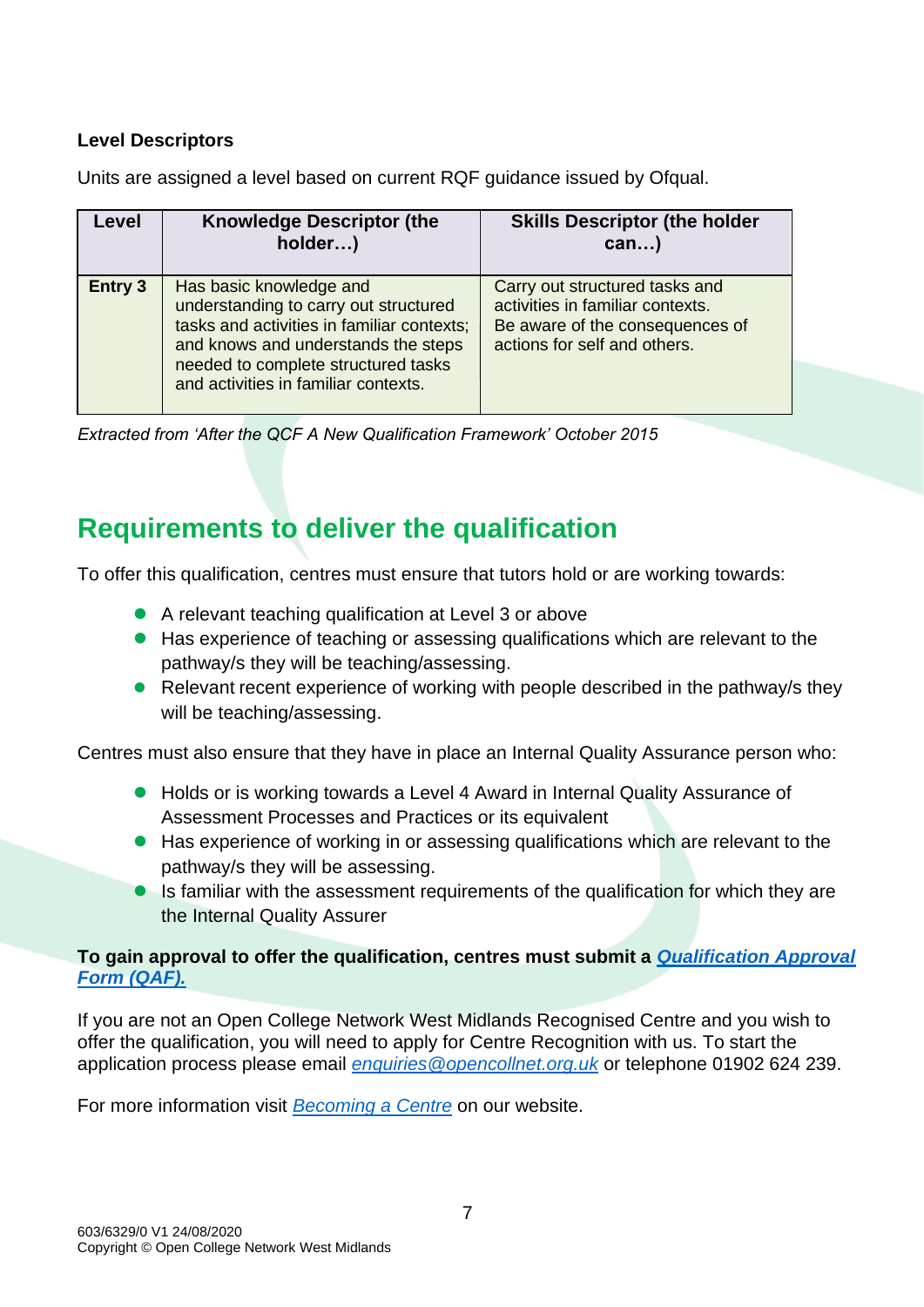### **Support for centres**

Open College Network West Midlands provide all of our centres with on-going support and advice on the use of Open College Network West Midlands units and qualifications, including the requirements for assessment.

Information about the following can be found in our *[Centre Handbook](http://www.opencollnet.org.uk/centres/assessment-and-evidence)*:

- obtaining a Unique Learner Number (ULN) on behalf of the learners
- UKPRN (UK Provider Reference Number)

### **Centre responsibilities**

Each centre should identify a centre contact who will be responsible for:

- ensuring that the centre meets all the Open College Network West Midlands requirements for centre recognition and adheres to all [policies and procedures.](http://www.opencollnet.org.uk/centres/policies-and-procedures)
- Open College Network West Midlands provision within the centre
- ensuring all procedures relating to the delivery of the qualification operate effectively in the centre
- ensuring all relevant Open College Network West Midlands documentation is distributed as required within the centre and that the security requirements for external assessment are adhered to, where applicable.



*The information provided in this qualification guide is accurate at the time of publication but is subject to change. Open College Network West Midlands will occasionally update qualification information, so please refer to the 'Open College Network West Midlands Qualifications' page of our website to view any updates, including qualification end dates and the latest versions of our qualification guides.*